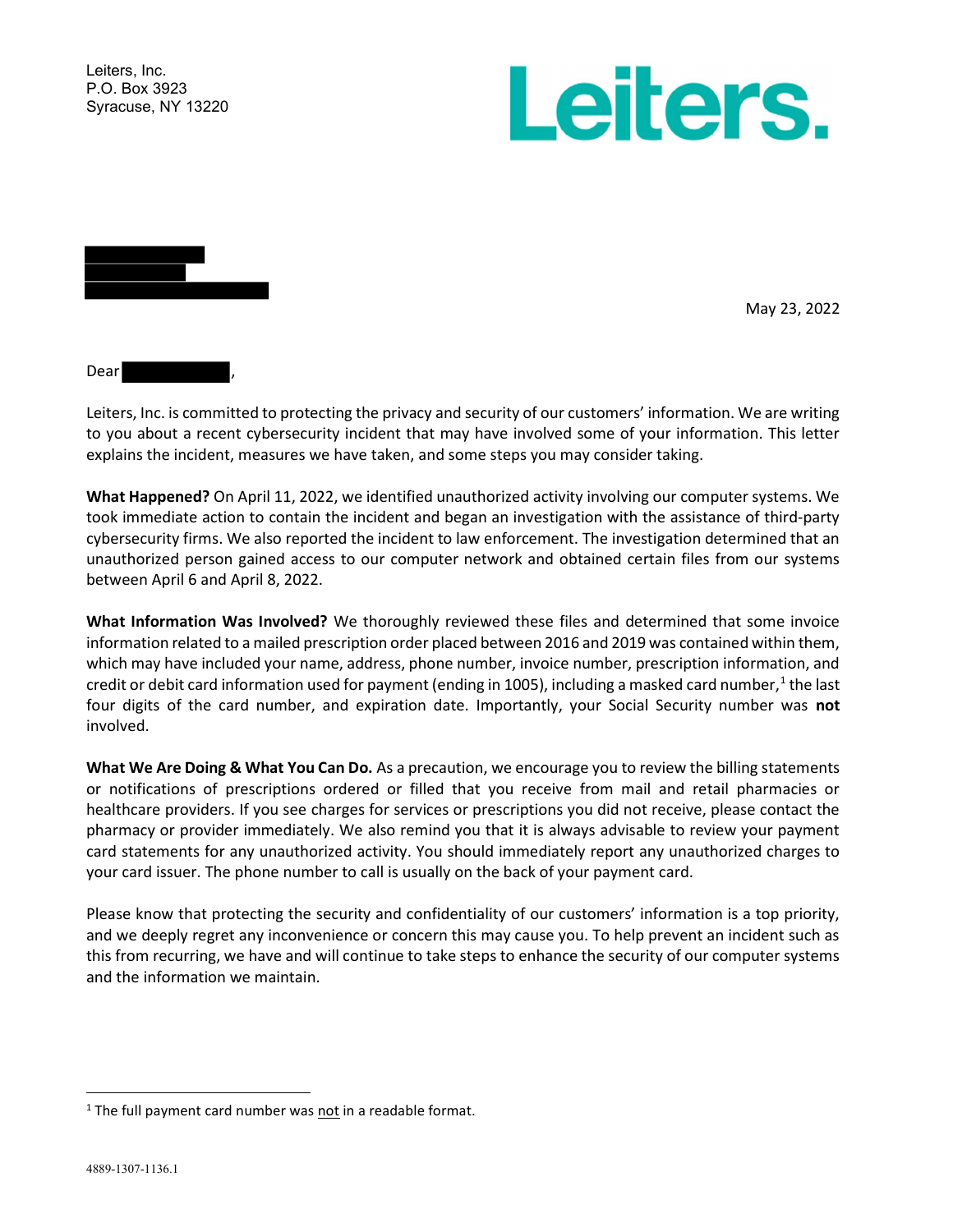For More Information. If you have questions about this incident, please call 1-800-405-6108, Monday through Friday, between 8:00 a.m. and 8:00 p.m. Eastern Time, excluding holidays. When calling, please provide the following code: l3abdifmgzap Representatives are available for 90 days.

Sincerely,

Rhi Amth Hone

Robin Smith Hoke President & CEO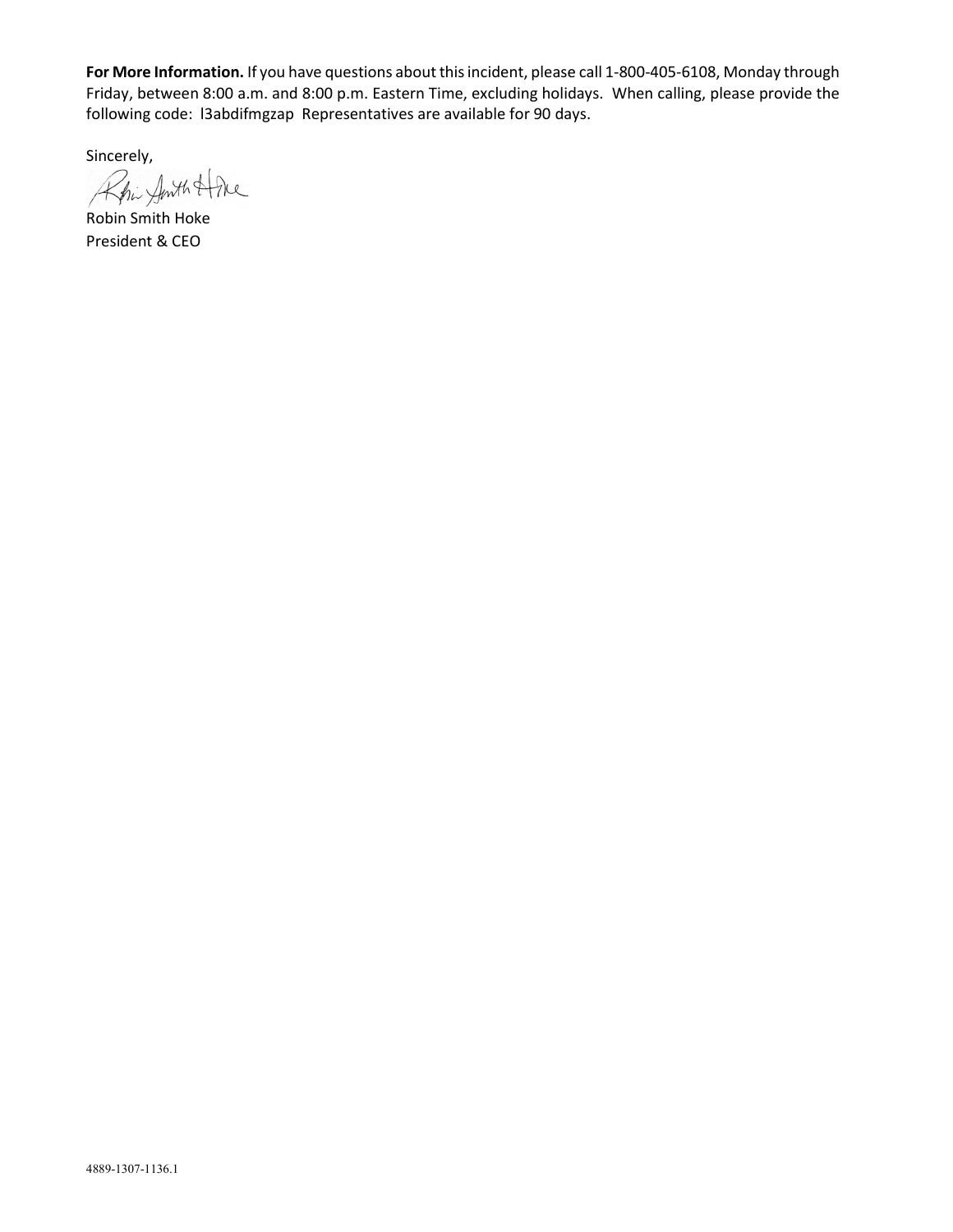## ADDITIONAL STEPS YOU CAN TAKE

We remind you it is always advisable to be vigilant for incidents of fraud or identity theft by reviewing your account statements and free credit reports for any unauthorized activity. You may obtain a copy of your credit report, free of charge, once every 12 months from each of the three nationwide credit reporting companies. To order your annual free credit report, please visit www.annualcreditreport.com or call toll free at 1-877- 322-8228. Contact information for the three nationwide credit reporting companies is as follows:

- Equifax, PO Box 740241, Atlanta, GA 30374, www.equifax.com, 1-800-685-1111
- Experian, PO Box 2002, Allen, TX 75013, www.experian.com, 1-888-397-3742
- TransUnion, PO Box 2000, Chester, PA 19016, www.transunion.com, 1-800-916-8800

If you believe you are the victim of identity theft or have reason to believe your personal information has been misused, you should immediately contact the Federal Trade Commission and/or the Attorney General's office in your state. You can obtain information from these sources about steps an individual can take to avoid identity theft as well as information about fraud alerts and security freezes. You should also contact your local law enforcement authorities and file a police report. Obtain a copy of the police report in case you are asked to provide copies to creditors to correct your records. Contact information for the Federal Trade Commission is as follows:

• Federal Trade Commission, Consumer Response Center, 600 Pennsylvania Avenue NW, Washington, DC 20580, 1-877-IDTHEFT (438-4338), www.ftc.gov/idtheft

## Fraud Alerts and Credit or Security Freezes:

Fraud Alerts: There are two types of general fraud alerts you can place on your credit report to put your creditors on notice that you may be a victim of fraud—an initial alert and an extended alert. You may ask that an initial fraud alert be placed on your credit report if you suspect you have been, or are about to be, a victim of identity theft. An initial fraud alert stays on your credit report for one year. You may have an extended alert placed on your credit report if you have already been a victim of identity theft with the appropriate documentary proof. An extended fraud alert stays on your credit report for seven years.

To place a fraud alert on your credit reports, contact one of the nationwide credit bureaus. A fraud alert is free. The credit bureau you contact must tell the other two, and all three will place an alert on their versions of your report.

For those in the military who want to protect their credit while deployed, an Active Duty Military Fraud Alert lasts for one year and can be renewed for the length of your deployment. The credit bureaus will also take you off their marketing lists for pre-screened credit card offers for two years, unless you ask them not to.

Credit or Security Freezes: You have the right to put a credit freeze, also known as a security freeze, on your credit file, free of charge, which makes it more difficult for identity thieves to open new accounts in your name. That's because most creditors need to see your credit report before they approve a new account. If they can't see your report, they may not extend the credit.

How do I place a freeze on my credit reports? There is no fee to place or lift a security freeze. Unlike a fraud alert, you must separately place a security freeze on your credit file at each credit reporting company. For information and instructions to place a security freeze, contact each of the credit reporting agencies at the addresses below: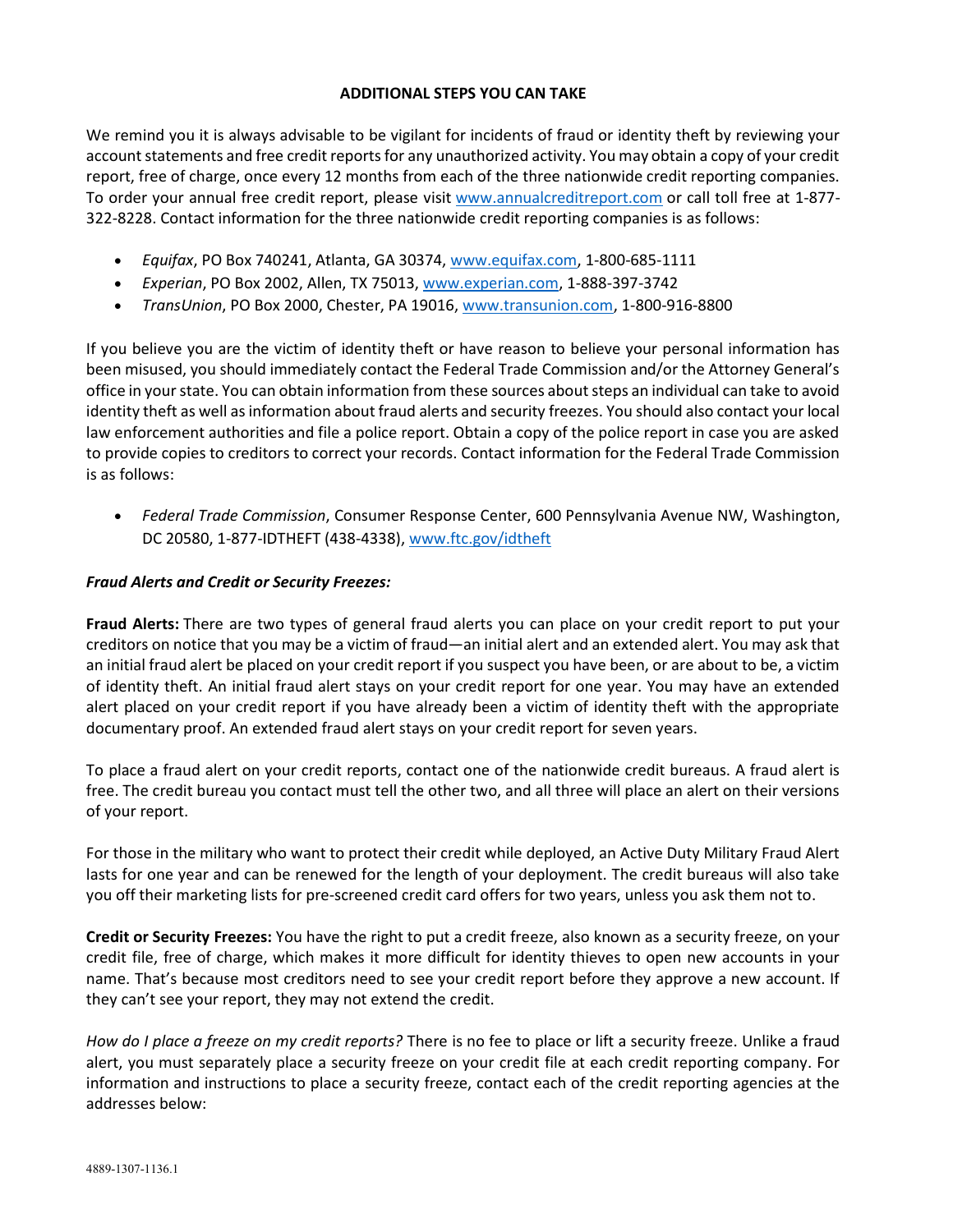- Experian Security Freeze, PO Box 9554, Allen, TX 75013, www.experian.com
- TransUnion Security Freeze, PO Box 2000, Chester, PA 19016, www.transunion.com
- Equifax Security Freeze, PO Box 105788, Atlanta, GA 30348, www.equifax.com

You'll need to supply your name, address, date of birth, Social Security number and other personal information.

After receiving your freeze request, each credit bureau will provide you with a unique PIN (personal identification number) or password. Keep the PIN or password in a safe place. You will need it if you choose to lift the freeze.

How do I lift a freeze? A freeze remains in place until you ask the credit bureau to temporarily lift it or remove it altogether. If the request is made online or by phone, a credit bureau must lift a freeze within one hour. If the request is made by mail, then the bureau must lift the freeze no later than three business days after getting your request.

If you opt for a temporary lift because you are applying for credit or a job, and you can find out which credit bureau the business will contact for your file, you can save some time by lifting the freeze only at that particular credit bureau. Otherwise, you need to make the request with all three credit bureaus.

Leiters, Inc. is located at 13796 Compark Blvd., Englewood, Colorado, 80112 and can be reached at (800) 282- 6772.

## Additional Information for Residents of the Following States:

Connecticut: You may contact and obtain information from your state attorney general at: Connecticut Attorney General's Office, 165 Capitol Ave, Hartford, CT 06106, 1-860-808-5318, www.ct.gov/ag.

District of Columbia: You may contact and obtain information from your attorney general at: Office of the Attorney General for the District of Columbia, 441 4th Street, NW, Washington, DC 20001, 1-202-727- 3400, www.oag.dc.gov.

Maryland: You may contact and obtain information from your state attorney general at: Maryland Attorney General's Office, 200 St. Paul Place, Baltimore, MD 21202, 1-888-743-0023 / 1-410-576-6300, www.oag.state.md.us.

Massachusetts: Under Massachusetts law, you have the right to file and obtain a copy of a police report. You also have the right to request a security freeze, as described above. You may contact and obtain information from your state attorney general at: Office of the Massachusetts Attorney General, One Ashburton Place, Boston, MA 02108, 1-617-727-8400, www.mass.gov/ago/contact-us.html.

New York: You may contact and obtain information from these state agencies: New York Department of State Division of Consumer Protection, One Commerce Plaza, 99 Washington Ave., Albany, NY 12231-0001, 518- 474-8583 / 1-800-697-1220, http://www.dos.ny.gov/consumerprotection | New York State Office of the Attorney General, The Capitol, Albany, NY 12224-0341, 1-800-771-7755, https://ag.ny.gov.

North Carolina: You may contact and obtain information from your state attorney general at: North Carolina Attorney General's Office, 9001 Mail Service Centre, Raleigh, NC 27699, 1-919-716-6000 / 1-877-566-7226, www.ncdoj.gov.

Rhode Island: Under Rhode Island law, you have the right to file and obtain a copy of a police report. You also have the right to request a security freeze, as described above. You may contact and obtain information from